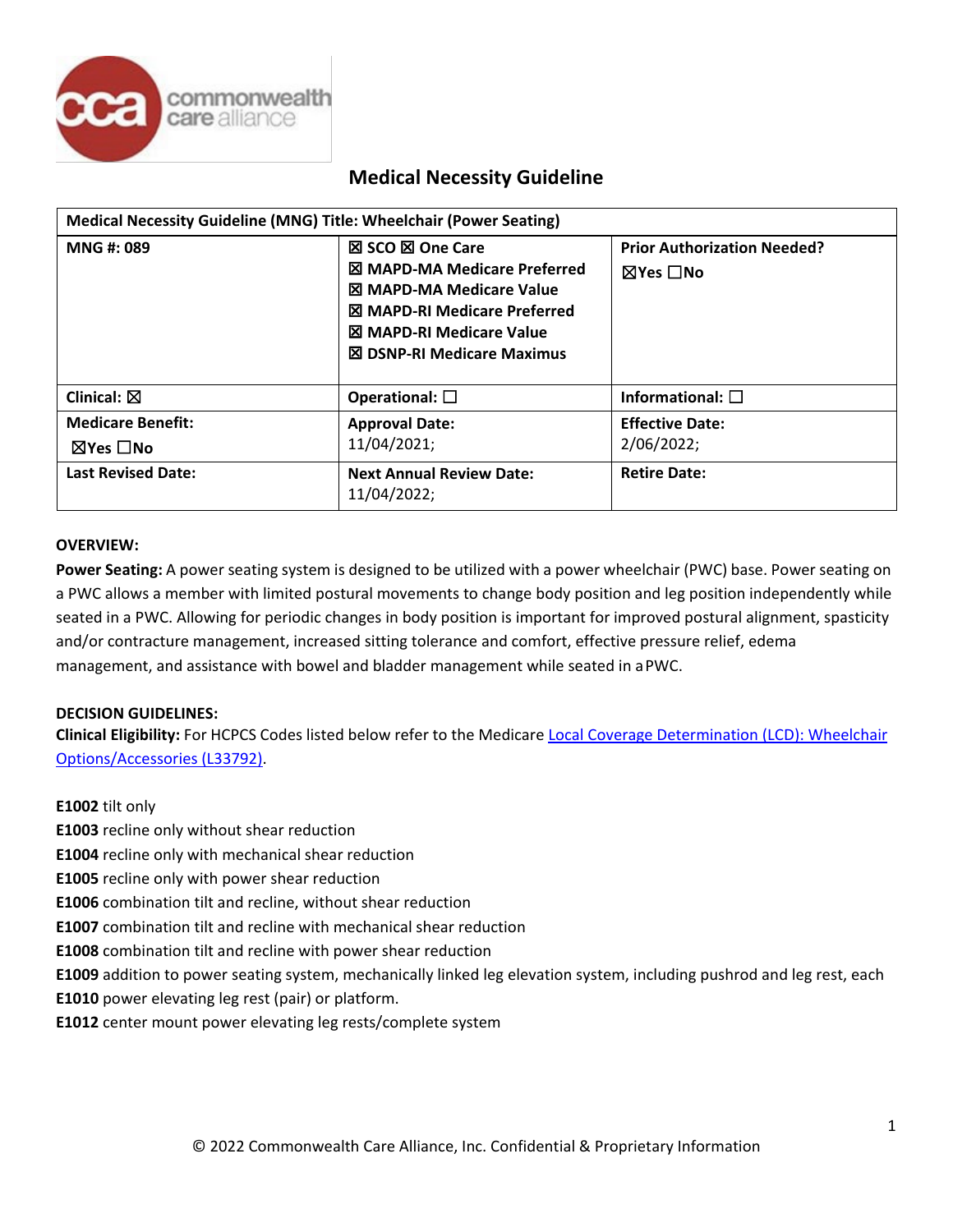

### **LIMITATIONS/EXCLUSIONS:**

• HCPCS codes E2300 and E2301 are covered under the SCO and One Care plans only. These codes are excluded from the MAPD plans as they are non-covered.

# **KEY CARE PLANNING CONSIDERATIONS:**

- Member has both the mental and physical capabilities to safely operate the power seatingsystem.
- Member has successfully trialed the power seating system and has shown the ability to operate the system independently.
- Member shows a willingness to use the power seating system, is able to understand the benefits of using the system and will follow the clinical recommendations on how to most effectively use thesystem.
- The power seating system will increase the amount of time the member is able to spend in the PWC allowing the member to more fully participate in ADLs/MRADLs.

# **AUTHORIZATION:**

All power seating systems require prior authorization. Authorization will be determined by document review including an evaluation by a physical or occupational therapist demonstrating member's need for and trial of the power seating system.

# **Power Seat Elevation:** HCPCS code E2300

# **Clinical Eligibility:**

Power seat elevation is indicated for a member who qualifies for a PWC and meets one of the following criteria below:

- Allow a member access to the home environment to independently perform ADLs that would otherwise require caregiver assistance.
	- o Consideration of reduction of hours allotted for caregiverassistance.
- Requires adjustment in seat height in order to independently perform tasks in the work environment. Member has pursued alternative accommodations from their employer.
- Member requires multiple seating heights for safe independent transfers in and out of thePWC.

# **Power Standing System:** HCPCS Code E2301

# **Clinical Eligibility:**

For HCPCS code E2301 see MassHealth Guidelines for Medical Necessity Determination for Standers and Power-Assist (Dynamic) Standing Components for Wheelchairs for power standing system**.**  <https://www.mass.gov/doc/standers/download>

### **REGULATORY NOTES:**

Medicare [Local Coverage Determination \(LCD\): Wheelchair Options/Accessories \(L33792\)](https://med.noridianmedicare.com/documents/2230703/7218263/Wheelchair%2BOptions%2BAccessories%2BLCD%2Band%2BPA) Medical Necessity Determination for Standers and Power-Assist (Dynamic) Standing Components for Wheelchairs <https://www.mass.gov/doc/standers/download>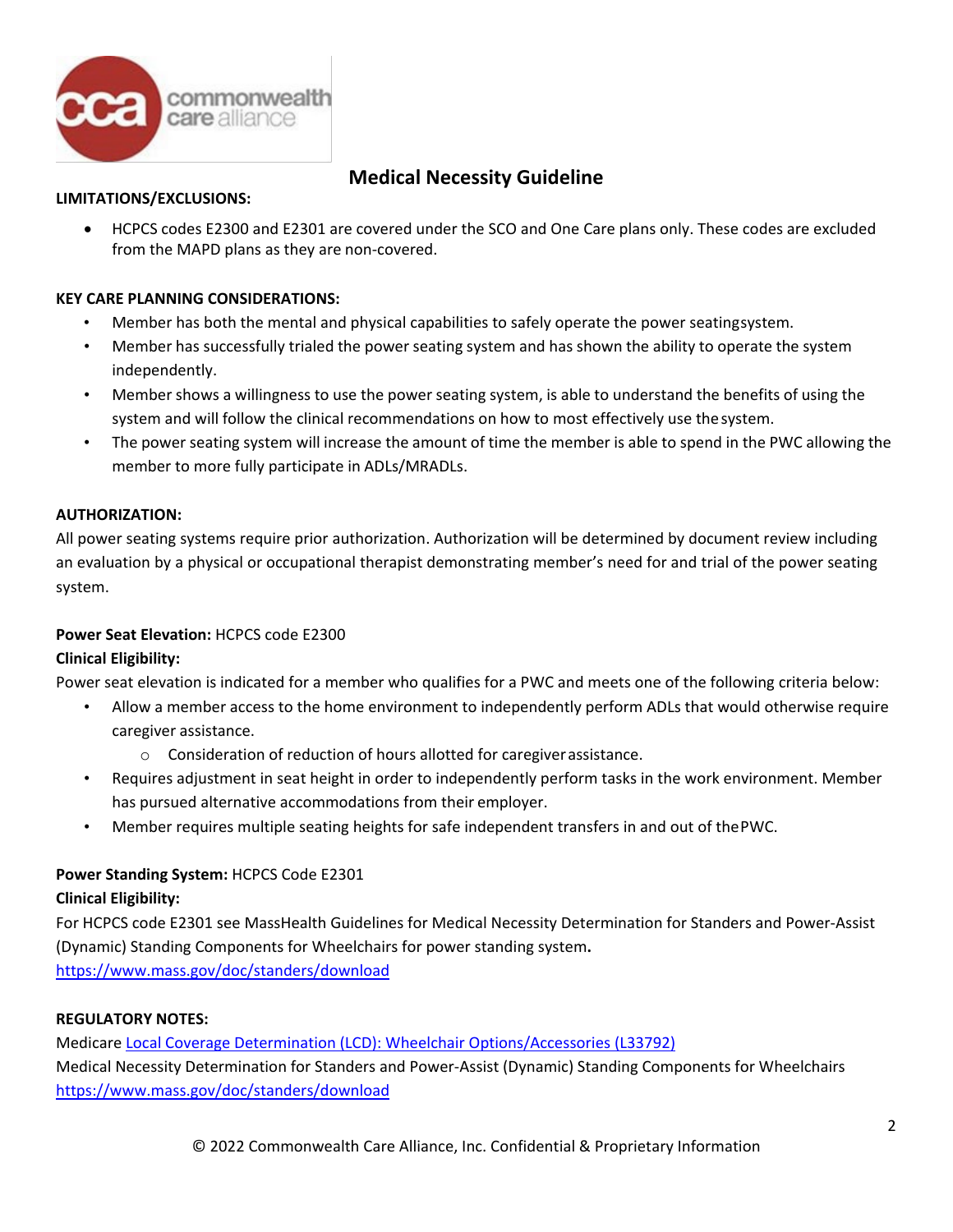

Mass Health; 130 CMR 450.204: Medical Necessity;130CMR 428.402 Definitions;130CMR 409.402: Definitions; 130 CMR 409.414 Non-covered services; 130 CMR 409.413. Covered Services

### **RELATED REFERENCES:**

This DST guide is not a rigid rule. CCA has the mission to address all of our complicated members' health needs. Care partners can identify members with Behavioral Health and HOPE (\*) challenges who may benefit from extending these guidelines to support our at-risk members' unique health challenges. CCA encourages our clinicians to clearly document our members' unique health contexts when requesting care which does not meet this formal DST's conditions and recommendations.

\*High Opiate Patient Engagement = members with high doses of opiates whom we hope to help by treating their pain alternatively and reducing their exposure to dangerous opiates.

### **ATTACHMENTS:**

| <b>EXHIBIT A</b> | <b>LCD Contractor Directory</b>                                                              |
|------------------|----------------------------------------------------------------------------------------------|
| <b>EXHIBIT B</b> | MassHealth MNG for Standers and Power-Assisted (Dynamic) Standing Components for Wheelchairs |
| <b>EXHIBIT C</b> | 130 CMR 409.000: Division of Medical Assistance DME Services                                 |
| <b>EXHIBIT D</b> | 130 CMR 428.00: Division Of Medical Services-Prosthetics Services                            |
| <b>FXHIBIT F</b> | 130 CMR 450.000: Division of Medical Services Administrative and Billing Regulations         |

### **REVISION LOG:**

| <b>REVISION</b> | <b>DESCRIPTION</b> |
|-----------------|--------------------|
| <b>DATE</b>     |                    |
|                 |                    |
|                 |                    |
|                 |                    |